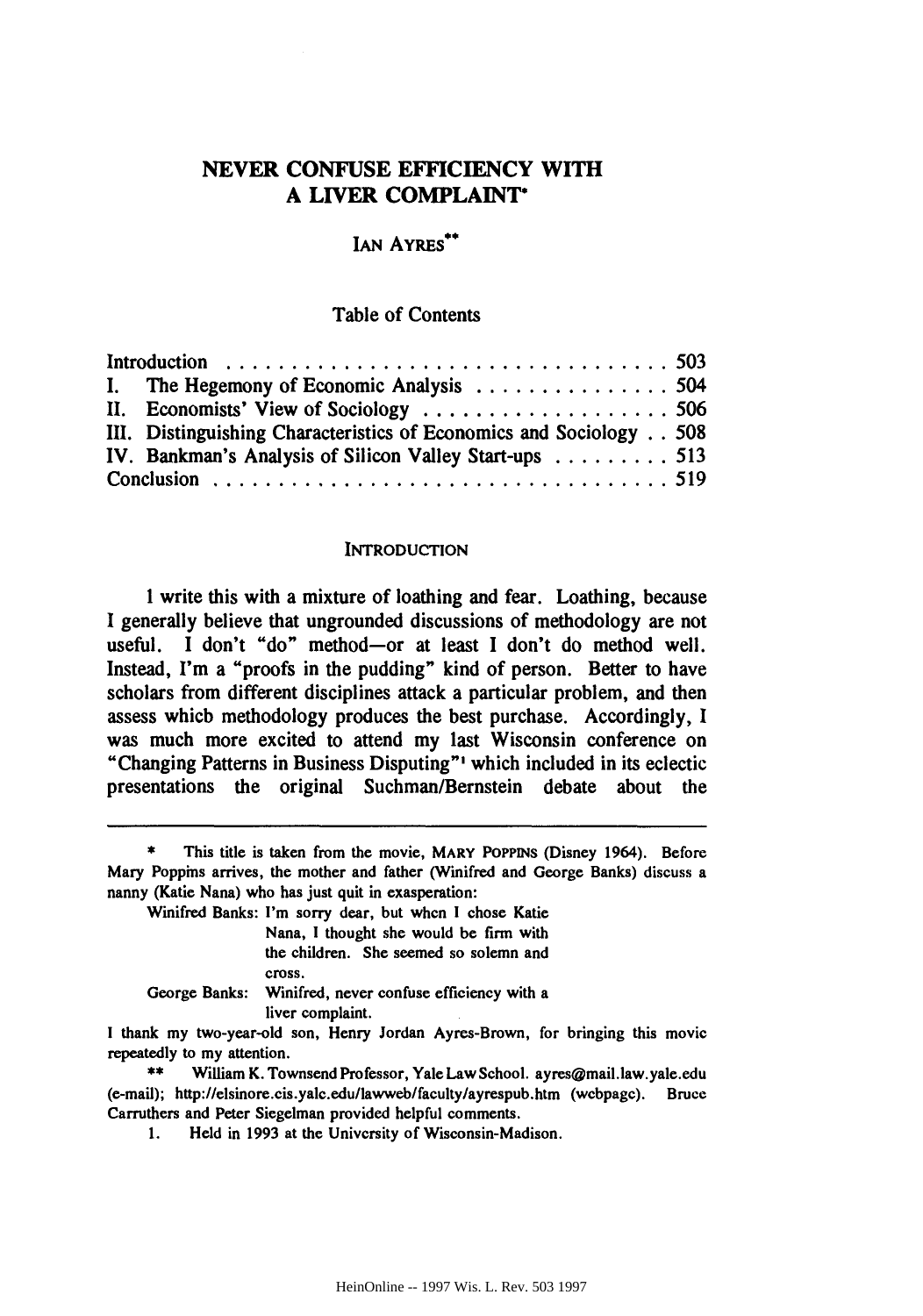organization of Silicon Valley law firms.2 **I** am embarrassed to predict that this piece (and 'maybe this Symposium) will garner few citations. **"Ad** hominem" arguments deserve only slightly less respect than "ad discipline" arguments. Instead of engaging the substance of particular pieces, disciplinary arguments dismiss any work that is characterized as a discredited genre.

I am also scared to write this paper. **I** remember during the Madison conference on "Business Disputing" sitting next to my dear friend Lawrence Friedman while Bernstein was commenting on Suchman, and sensing Lawrence's visceral anger. I fear that for an economist to speak about sociology is almost **by** definition picking a fight: "Ah-ha, I knew it. Scratch Ayres, and you find a Posner."<sup>3</sup>

Nonetheless, **I** am honor bound to say a few words about economic and sociological approaches to law. I hope to (briefly) address three issues: economic hegemony; economists' views of sociology; and distinguishing characteristics of economics and sociology. And finally, **I** will suggest that the Suchman/Bernstein debate could profit **by** confronting Joseph Bankman's article, *The Structure of Silicon Valley Start-ups.4*

### I. THE HEGEMONY OF ECONOMIC ANALYSIS

#### *Your Children Will Be Economists!5*

As a descriptive matter, economic analysis has been the dominant social science in analyzing legal issues.<sup>6</sup> Economists (and J.D./Ph.Ds)

<sup>2.</sup> The debate was subsequently published in part. Lisa Bernstein, *The* Silicon Valley Lawyer as Transaction Cost Engineer?, 74 OR. L. REV. **239** (1995); Mark **C.** Suchman, *Translation Costs: A Comment on Sociology and Economics,* 74 OR. L. REV. **257** (1995).

<sup>3.</sup> Compared to most law-and-economics types, I have good law-and-society credentials. I was a reseach fellow of the American Bar Foundation; an associate editor of *Law and Social Inquiry;* and have even had the luck to write with a famous sociologist. *See* **IAN** AYRES **& JOHN BRAITHWAITE, RESPONSIVE** REGULATION: **TRANSCENDING THE DEREGULATION DEBATE (1992).** While Posner is demonized **by** many law-and-society types (and while **I** have criticized particular Posnerian arguments), let me make clear that **I** believe the world of letters is much richer because of Richard Posner. To the charge that there might be something Posnerian about me, **I** can only hope: "From your lips to God's ears."

<sup>4.</sup> Joseph Bankman, *The Structure of Silicon Valley Start-ups,* 41 UCLA L. REV. 1737 (1994).

*<sup>5.</sup>* l am of course paraphrasing a quote attributed to a Nikita Khrushchev address in which he said to capitalists: "We will bury you! Your children will be Communists!"

<sup>6.</sup> Hegemony is always relative. Macroeconomics has been described recently as being in "decline." John Cassidy, *The Decline of Economics,* NEW YORKER, Dec. 2,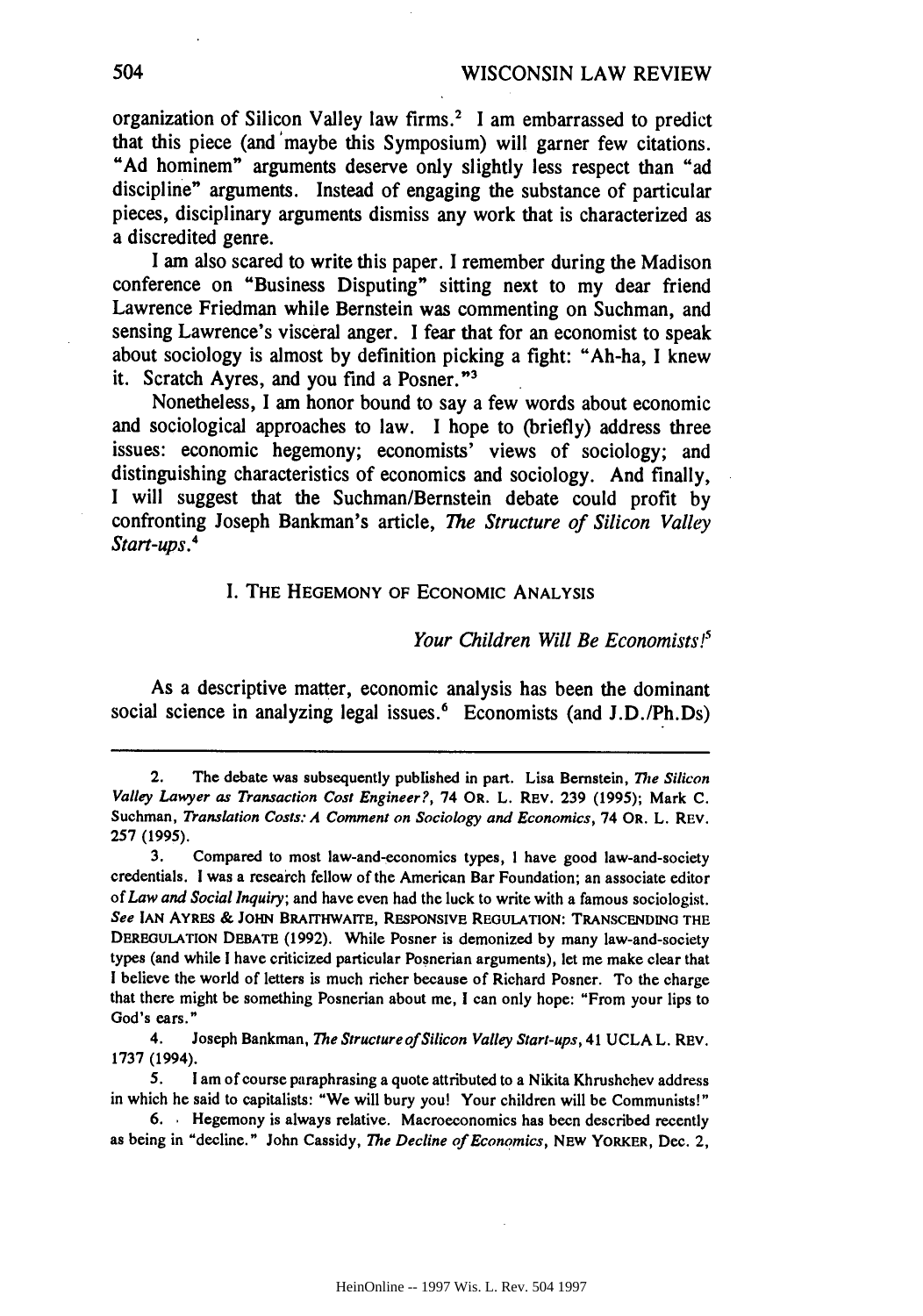are more likely to be hired to teach in law schools than other social science Ph.Ds. Most graduating law students do not know what the "law and society" movement is but have heard about "law and economics."<sup>7</sup> Thanks to the Olin Foundation, many more dollars are spent promoting law and economics than other "law and" programs **I** have not provided empirical support for these empirical claims. And probably none of these assertions is valid if one only tested at Wisconsin. But **I** hope any knowledgeable audience would easily assent to their validity.<sup>9</sup>

**I** stress the relative hegemony of economics, because **I** predict it will powerfully affect the tone of this conference (the tone of both economists and sociologists). People tend to ascribe moral desert to the happenstance of their power. And as Marc Galanter points out, there is a certain, unadmirable "triumphalism" in much law and economics rhetoric.<sup>10</sup> It is difficult to speak truth to power, but speaking from a position of (undeserved disciplinary) power, **I** fear that no matter how **I** characterize a sibling social science, **I** will provoke anger. **I** hope **by** repeatedly emphasizing this framing dynamic that **I** might be able to destabilize the frame. Lest **I** be misinterpreted, **I** do not believe that the descriptive disciplinary dominance of economics connotes that it should be dominant or that it is a superior social science.

There is a second kind of hegemony that might make it harder for "law and economics" types to talk to "law and society" types. **I** would assert that most economics Ph.Ds teaching in law schools are second-

7. To be more explicit, **I** assert that there is a much higher chance that a graduating law student could name three "law and economics" articles than name three "law and society" articles.

**8.** Jon Wiener, *The Olin Money Tree. Dollarsfor Neocon Scholars,* **NATION,** Jan. 1, 1990, at 12. The American Bar Foundation's funding of law and society projects, however, may give the Olin Foundation a run for its money.

9. These are fighting words to many academics, who are willing to dispute on a priori grounds virtually any assertion (including this one). For the skeptical, some supporting quantitative evidence can be found in Robert **C.** Ellickson, *Bring Culture and Human Frailty to Rational Actors: A Critique of Classical Law and Economics, 65 CHI.-***KENT** L. REv. 23 (1989).

10. Marc Galanter **&** Mark Alan Edwards, *Introduction: The Path of the Law* Ands, **1997** Wis. L. REv. 375.

**<sup>1996,</sup>** at 50. But microeconomics is alive and well in law schools. Thus, in speaking about the "dominance of economics" it is helpful to carefully define the arena and the type of economics. Even the term "microeconomics" may not be sufficiently fine-tuned. It is true that the economics in "law and economics" is almost never macroeconomics. Mark Kelman, Could Lawyers Stop *Recessions? Speculations on Law and* Macroeconomics, 45 **STAN.** L. REv. 1215 (1993). However microeconomics in pure economics departments today means game-theory, while microeconomics applied to law is today a mixture of game-theory and applied (marginal) cost/benefit analysis. Ian Ayres, *Playing Gaines with the Law,* 42 **STAN.** L. REV. 1291 (1990).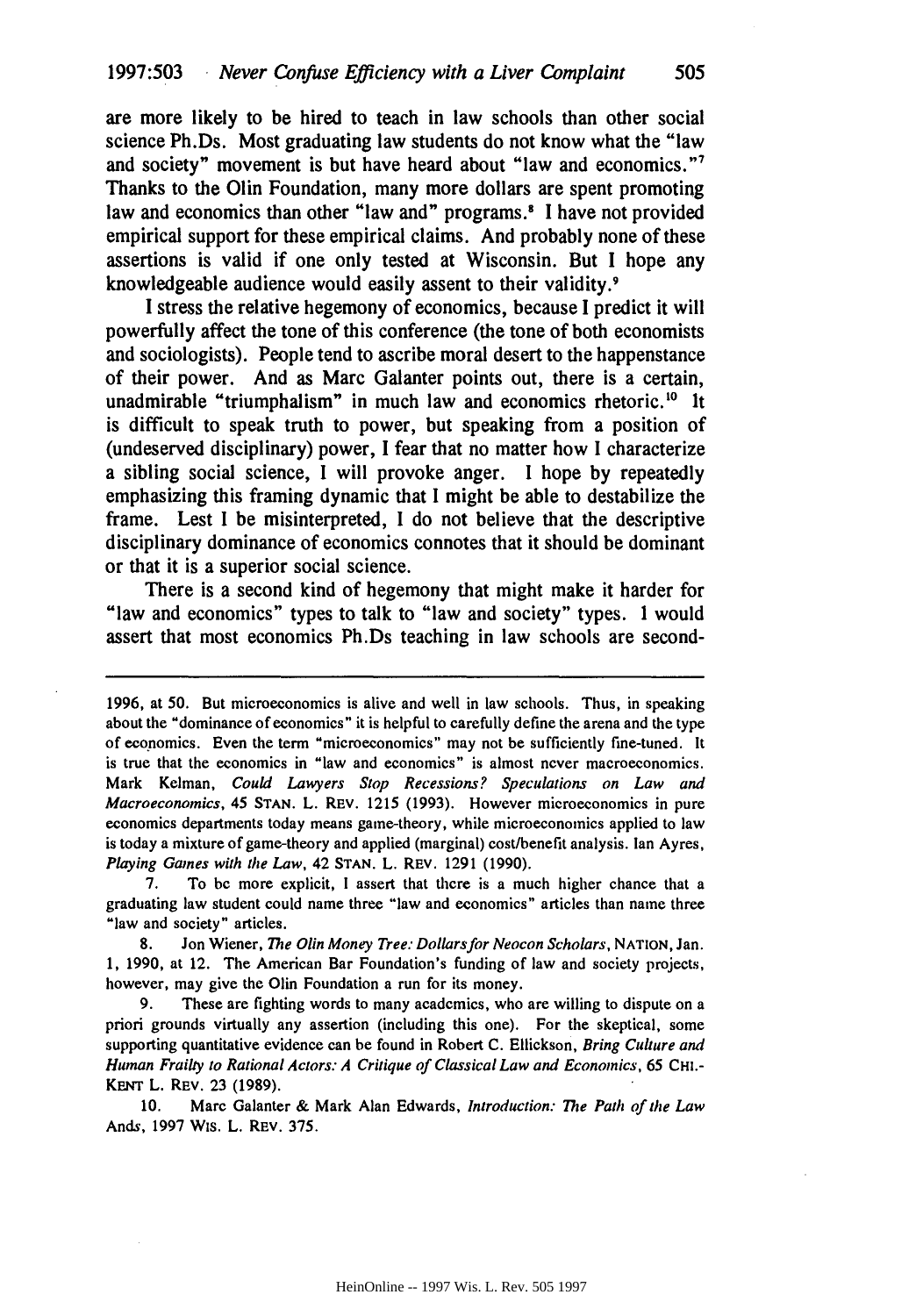raters in the sense that we (and **I** explicitly put myself in this category) did not have the ability to succeed as easily in the social science department of our training." **The** desire to belong to clubs that will not have us as members creates a certain longing and unqualified respect among law and economics scholars for pure, high-brow economics-that thing that we cannot quite pull off ourselves. If this second type of hegemony makes us "applied types" into assertive cheerleaders for our methodology, then it might be easier for pure economists to build bridges with pure sociologists.

#### II. **ECONOMISTS'** VIEW OF **SOCIOLOGY**

### *Sociology Is Bad Journalism.2*

Your worst suspicions are true: some economists are openly hostile to sociology and talk about you behind your back. But the point of this execrable equation of sociology with bad journalism is to emphasize that **I** originally heard it from an historian, not an economist. The vast majority of economists ignore or are indifferent to sociology. Sociology is just not on most economists' radar screens.<sup>13</sup> It is relatively rare for economic models to be structured to refute the received wisdom of sociology. This is not to say that most law and society articles attempt to take economics down a peg-only that it's more likely for sociologists to cite economists than the other way around.<sup>14</sup>

**Of** those economists that do from time-to-time engage sociology, there are those who are Bridge-builders/Appeasers and those who are

*Id.* at **1139.**

**<sup>11.</sup>** To **be** sure, there are exceptions.

<sup>12.</sup> An anonymous historian's description of sociology overheard at a Law and Society meeting. **I** believe this canard is supposed to mean that sociology has all the rigor of journalism, but with the interesting narrative of good journalism deadened **by** obscurantist jargon.

**<sup>13.</sup>** To **be** sure there are important exceptions. *See, e.g.,* Robert H. Frank, *Melding Sociology and Economics: James Coleman's* Foundations of Social Theory, **30 J. ECON.** LITERATURE 147 **(1992).**

<sup>14.</sup> James **N.** Baron **&** Michael T. Hannan, *The Impact of Economics on Contemporary Sociology,* **32 J. ECON.** LrrERATURE **1111** (1994). This interesting empirical article shows an increase in citation of economic articles **by** sociologists during the 1970s, but no continuing increase during the 1980s. The authors conclude:

<sup>[</sup>E]conomics *has* influenced somewhat the research agendas of sociologists.... Yet we have seen that when sociologists do confront work in economics directly, they often treat economic models and analyses simply as straw men (e.g., human capital theory or Olson's analysis of free-riding), or they borrow economic terms but abstract them from the economic model that gives them meaning **(e.g.,** signaling and capital).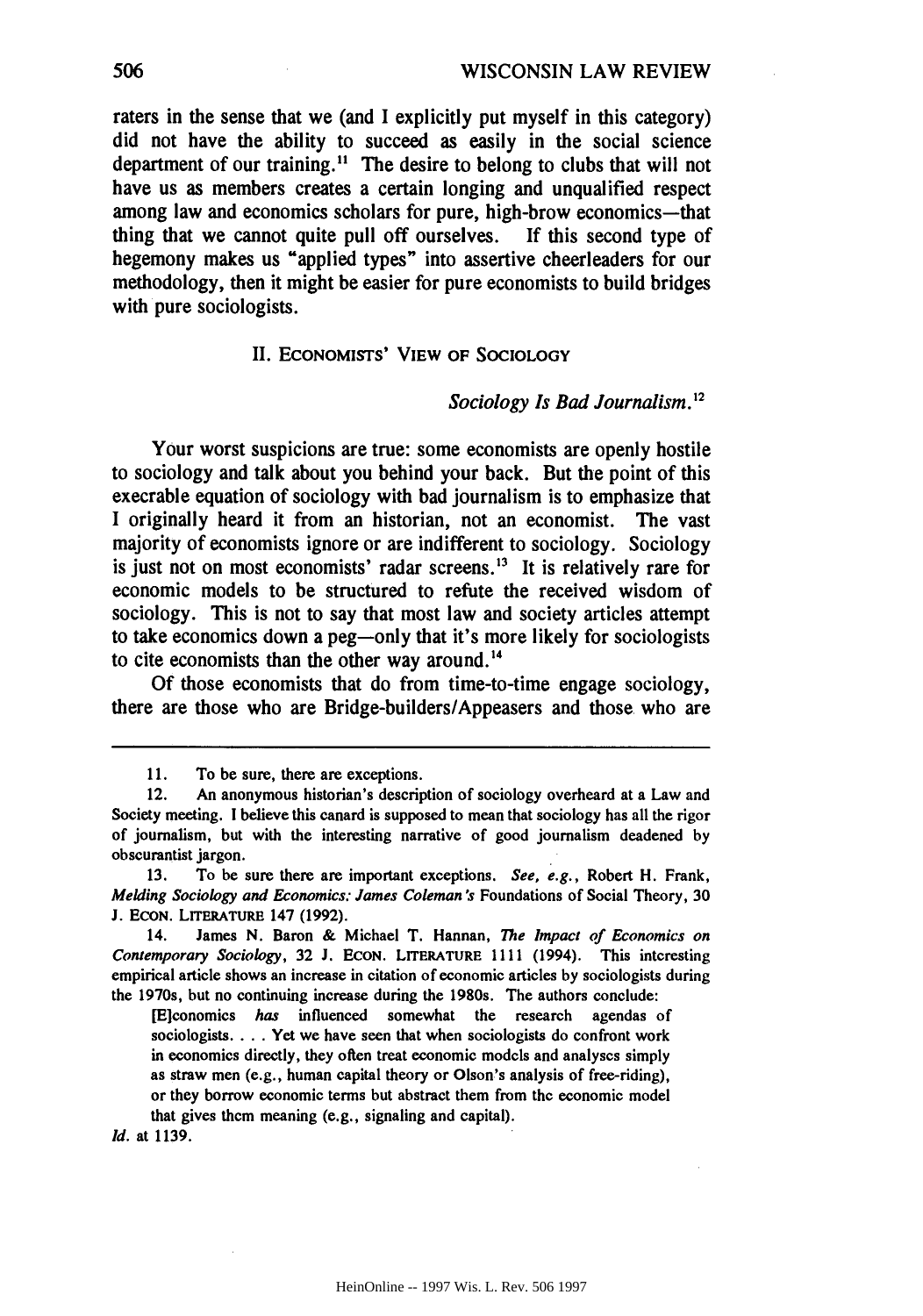Openly Hostile. In the former camp I would put myself,<sup>15</sup> John Donohue.<sup>16</sup> Jason Scott Johnston.<sup>17</sup> Robert Frank.<sup>18</sup> Peter Donohue,<sup>16</sup> Jason Scott Johnston,<sup>17</sup> Robert Frank,<sup>18</sup> Peter Siegelman<sup>19</sup> and perhaps most quintessentially Robert Ellickson.<sup>20</sup> And notwithstanding her role in the Suchman/Bernstein debate, **I** would characterize Lisa Bernstein's scholarship as bridge-building, in part because she takes social norms (and their production) much more seriously than most economists.<sup>21</sup>

In the openly hostile camp, I would probably put the early Richard Posner. **A** brief comment of his in the *Law and Society Review* (responding to John Donohue) seems to have as an unstated premise that it is better to sharply distinguish the economic and sociological approaches-so that (in good Marxist fashion) we can more quickly discredit sociology and proverbially push the discipline into the sea:

**The** essential relevance of economics to law lies not in a particular theorem but in the fact that economics is the most advanced of the social sciences. . **.** . The wonder is that legal scholars continue to resist as vigorously as they do the use of economic models and methods in **law.'**

He seems to be goading sociologists when he waives the red flag of "baby selling" as the first example of "a cornucopia of interesting hypotheses on law" produced by law and economics scholars.<sup>23</sup> It would be tempting

**17.** Jason Scott Johnston, *Law, Economics and Post-Realist Explanation,* 24 LAW **&** Soc'y REv. **1217 (1990).**

**18.** Frank, *supra* note **13.**

**19.** *See, e.g.,* W.L.F. Felstiner **&** Peter Siegelman, *NeoclassicalDifficulties: Tort Deterrence for Latent Injuries,* **11** LAW **&** POL'Y **309 (1989);** Peter Siegelman, *Shaky Grounds: The Case AgainstAntidiscrimination Laws,* **19** LAW **& SOC. INQUIRY 725** (1994) (reviewing **RICHARD A. EPSTEIN,** FORBIDDEN **GROUNDS:** THE **CASE AGAINST EMPLOYMENT DISCRIMINATION LAWS (1992)).**

20. *See* Ellickson, *supra* note **9.**

21. Lisa Bernstein, *Merchant Law in a Merchant Court: Rethinking the Code s Search for Immanent Business Norms,* 144 **U.** PA. L. REV. **1765 (1996);** Lisa Bernstein, *Social Norms and Default Rules Analysis,* 3 **S. CAL. INTERDISCIPLINARY L.J. 59 (1993);** *see also* Frank, *supra* note **13,** at 149 ("Economists have largely ignored the existence of **...** norms; and when they have addressed them specifically, it has usually been to assert that rational agents would never follow them.").

22. Richard **A.** Posner, *Comment on Donohue,* 22 LAW **& Soc'Y** REV. **927, 927 (1988).**

**23.** *Id.* at **928** ("Abrogating the laws against selling babies for adoption would reduce, not increase, the price that adoptive parents must pay to acquire a child.").

*<sup>15.</sup>* **AYRES &** BRAITHWAITE, supra note **3.**

**<sup>16.</sup>** John Donohue, *Law and Economics: The Road* **Not** *Taken,* 22 **LAW &** SOC'Y REv. **903 (1988).**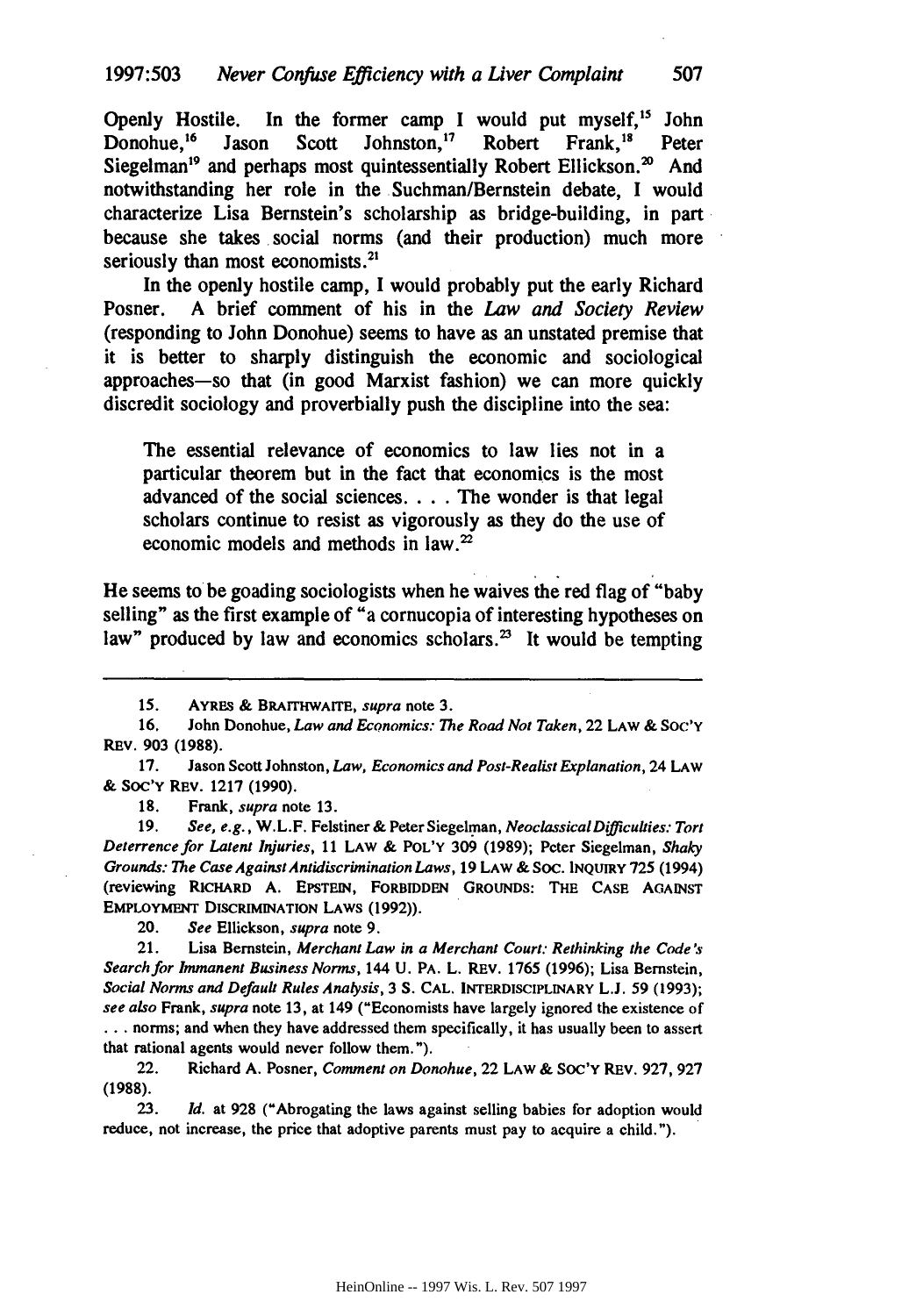to stop here, for those sociologists who would like to comfortably return the favor of dismissing Posner's work. But unlike his early models, Posner's scholarship is not static. Recently Posner has become much more of a bridge-builder and is putting "social norms" at the center of his scholarship.<sup>24</sup>

# III. DISTINGUISHING CHARACTERISTICS OF ECONOMICS **AND SOCIOLOGY**

### *Tus pesadillas son mis sueflos.5*

I have painted a gloomy picture of economic hegemony coupled with open hostility, dismissal and-possibly most galling-indifference. With these background conditions (which I assert would be in our minds whether or not I made them explicit), attempting a cool, dispassionate discussion of the strengths and weaknesses of the two methodologies is quixotic. Nonetheless, I am heartened by Mark Suchman's excellent success at pulling off just this feat.<sup>26</sup> As a beginning scholar whose central scholarship was being gobbled up by the economics death-star, Suchman does a truly admirable **job** of being generous, open-minded and dispassionately substantive in describing differences between the two methodologies. I find myself in complete agreement with his nuanced discussion of three core oppositions:

First, economics and sociology often diverge in their views of individual action, with the former emphasizing rational selfinterest while the latter emphasizes cultural rule-following. Second, economics and sociology disagree in their images of social interaction, with the former highlighting voluntary exchange while the latter highlights power and social constraint. Third, economics and sociology differ in their perspectives on systemic change, with the former stressing general equilibria while the latter stresses developmental trajectories, historical path-dependencies and local contexts.<sup>27</sup>

<sup>24.</sup> *See, e.g.,* Richard **A.** Posner, *Social Norms and the Law: An Economic Approach,* AM. **ECON.** REV. (forthcoming **1997).**

<sup>25. &</sup>quot;Your nightmares are my dreams." Anarchist graffiti observed in Ponferrada, Spain. **JACK Hrrr, OFF THE ROAD: A MODERN-DAY WALK DOWN THE** PILGRIM'S **RouTE INTO** SPAIN 164 (1994).

**<sup>26.</sup>** Suchman, **supra** note **2.**

**<sup>27.</sup>** *Id.* at **260.**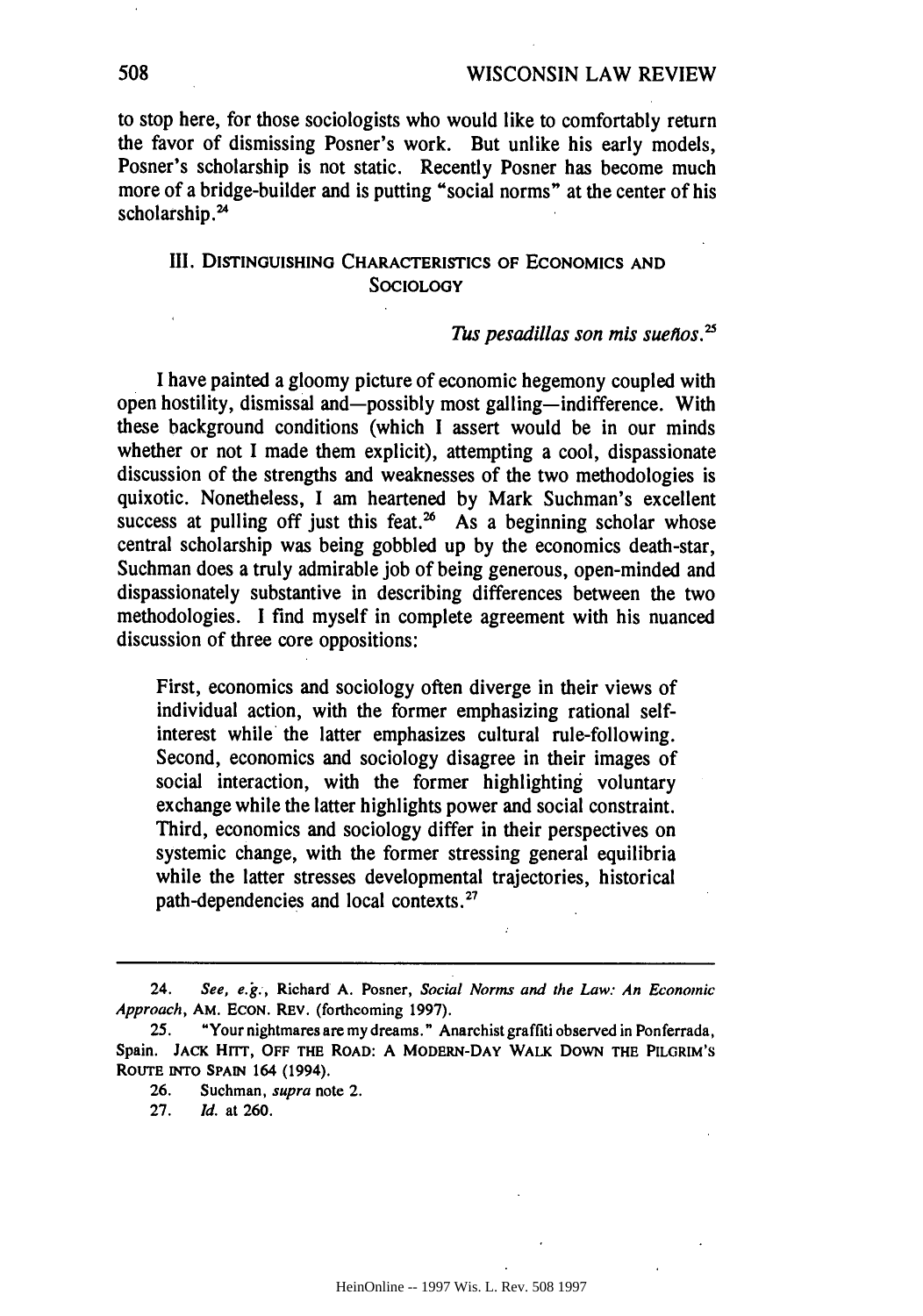In particular, Suchman focuses on the fact that the decision of whether or not to accept rational decision-making may not be as important as the decision of whether or not to take the individual as the central unit of analysis. Economists almost always focus on the individual while sociologists often argue that the group or the network is the level at which the behavioral organism is best understood.<sup>28</sup> Suchman rightly emphasizes that certain phenomena are largely invisible through the lens of particular methodologies, and that economics has difficulty seeing (read: modeling) non-atomized individuals embedded within social networks.<sup>29</sup>

In this section, I will try to supplement Suchman's three oppositions with three of my own. $30$ 

*Parsimony v. Reductivism.* In any argument some people are more likely to chime in "but it's really simpler than that," and other people are more likely to chime in "but it's really more complicated than that." **I** contend economists are more likely to be in the former group and sociologists are more likely to be in the latter.<sup>31</sup> To be sure, the mathematics of economic models can be quite complicated, but the models usually analyze the relationship among a small, **highly** stylized set of variables. Parsimony is merely the other side of the reductivism coin, and economists do not shy away from this bit of change. Or, like Posner, they redefine the term:

**29.** More concretely, Jennifer Brown has shown that the concept of "hope" is invisible to economists. *See* Jennifer Gerarda Brown, The Role of Hope in Negotiations **(1997)** (unpublished manuscript, on file with the author).

**30.** One might highlight others. Peter Siegelman, for example, has suggested to me that economists focus more on equilibrium effects of exogenous perturbations-or at least employ different equilibrium concepts.

**31.** For an analogous argument, see Paul Hirsch et al., *"Dirty Hands" Versus "Clean Models* **": Is** *Sociology in Danger of Being Seduced by Economics?,* **16 THEORY & Soc'y 317 (1987).**

**<sup>28.</sup>** See, *e.g.,* Mark Granovetter, *The Strength of Weak Ties,* **78** AM. Soc. REV. **1360 (1973);** Harrison **C.** White et al., Social Structure *from* Multiple Networks. L *Blockmodels of Roles and Positions,* **81 AM.** J. SoC. **730 (1976).**

There is increasing attention to networks **by** both pure economists and impure lawand-economics scholars. *See, e.g.,* Joseph Farrell **&** Garth Saloner, *Installed Base and Compatibility: Innovation, Product Preannouncements, and Predation,* **76** AM. **ECON.** REV. 940 **(1986);** Marcel Kahan & Michael Klausner, *Path Dependence in Corporate Contracting: Increasing Returns, Herd Behavior and Cognitive Biases,* 74 WASH. **U. L.Q.** 347 **(1996);** Michael L. Katz **&** Carl Shapiro, *Network Externalities, Competition, and Compatibility,* **75** AM. **ECON.** REV. 424 **(1985);** Michael Klausner, *Corporations, Corporate Law, and Networks of Contracts,* **81** VA. L. REV. **757 (1995);** Marcel Kahan **&** Michael Klausner, Corporate Contracting: Standardization, Innovation and the Role of Contracting Agents **(1996)** (unpublished manuscript, on file with the authors).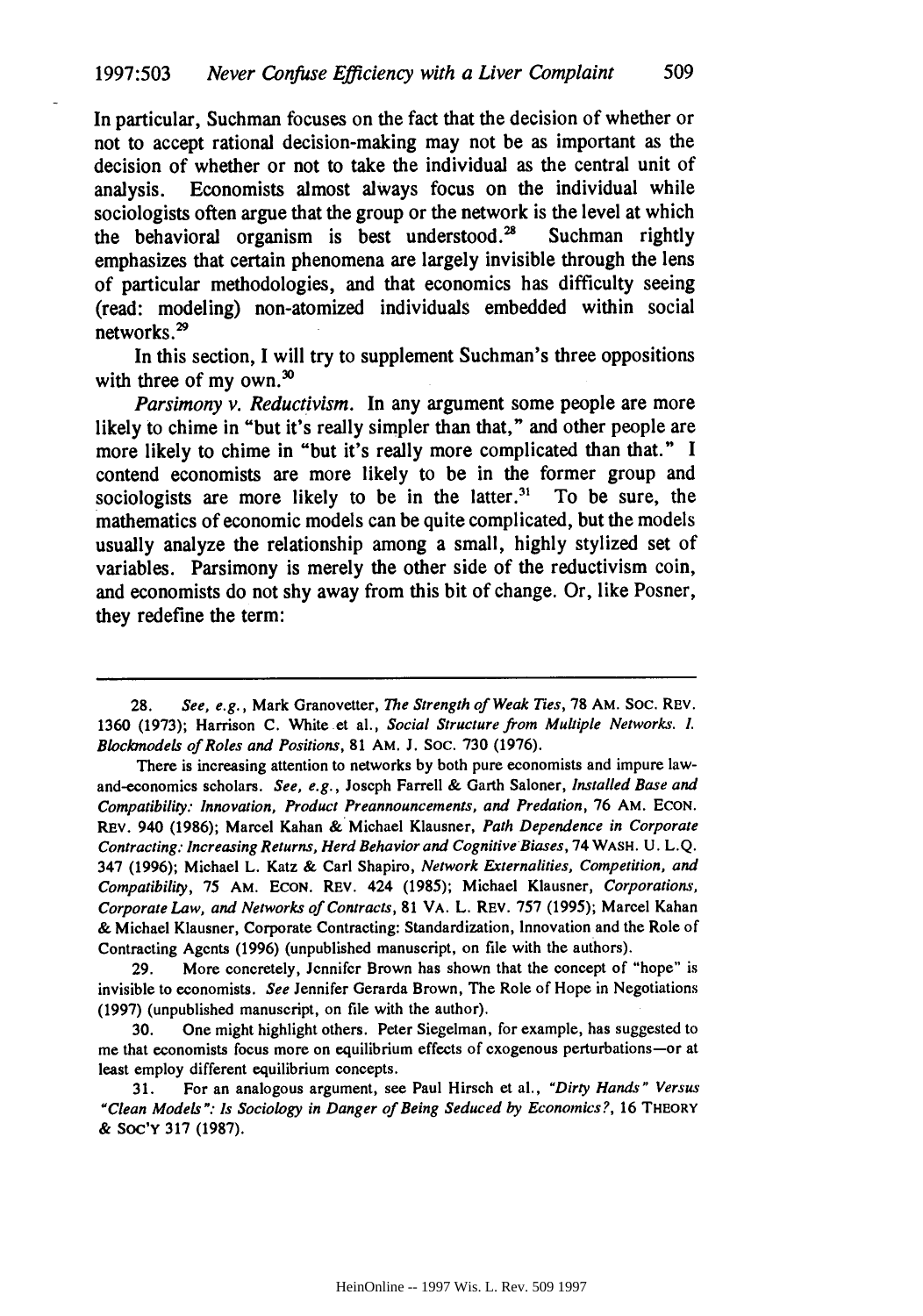The economist, in that dreaded term of academic opprobrium, is "reductionist." There is a confusion of terms here. **All** science involves abstraction. Newton's law of falling bodies abstracts from many of the particulars of bodies (for example, was the apple red?) in an effort to discover a law of nature-a law that describes the behavior of a wide variety of bodies (from apples to tides to stars) that differ in many of their particulars. We do not describe this as reductionism. We reserve that word for what we sense are unsuccessful efforts to explain one thing in terms of another-for example, ideas in terms of molecular changes in the brain. **The** economic analysis of law attempts to formulate general laws about behavior in and of legal systems. . **.** . It may someday be falsified (Newton's law of falling bodies was falsified), it will no doubt be refined, but it is not reductionist.<sup>32</sup>

Interestingly, Posner's reductive example (of explaining "ideas in terms of molecular changes in the brain") seems eerily to fit sociologists' criticism that economists' focus on "atomized" choice is the wrong level of analysis. The question of whether theories should be complex turns on whether adding complexity sufficiently increases the descriptive power of the model to be worth the costs of thinking about the extra detail. Part of the disciplinary disagreement is that we tend to think that each other's extra complexity (like Posner's reference to the apple's color) doesn't improve the theories' descriptive capacity at all. The harder question is how much of an increase in the R-squared is sufficient to justify going to the trouble of adding an additional variable to your model. One might say truth is truth and if an additional variable has an effect it should be added, but in a world with limited physical and cognitive resources, much depends on the costs and benefits of added precision. While I share economists' preference for simplicity, I readily admit at the end of the day that I have no credible justification for this inclination.<sup>33</sup>

*Qualitative vs. Quantitative Empiricism.* At a recent Law and Society Association annual meeting, some playful attendees circulated a "Buzzword Bingo" card. Instead of numbers, each box on the bingo card had a law and society term or phrase-"situatedness," "impact (used as a verb)," etc.—which could be marked when they were mentioned at

<sup>32.</sup> Posner, supra, note 24.

<sup>33.</sup> For an example of economists' fascination with "Occam's Razor," see David D. Haddock et al., *An Ordinary Economic Rationale for Extraordinary Legal Sanctions,* **78 CAL.** L. REV. 1 (1990).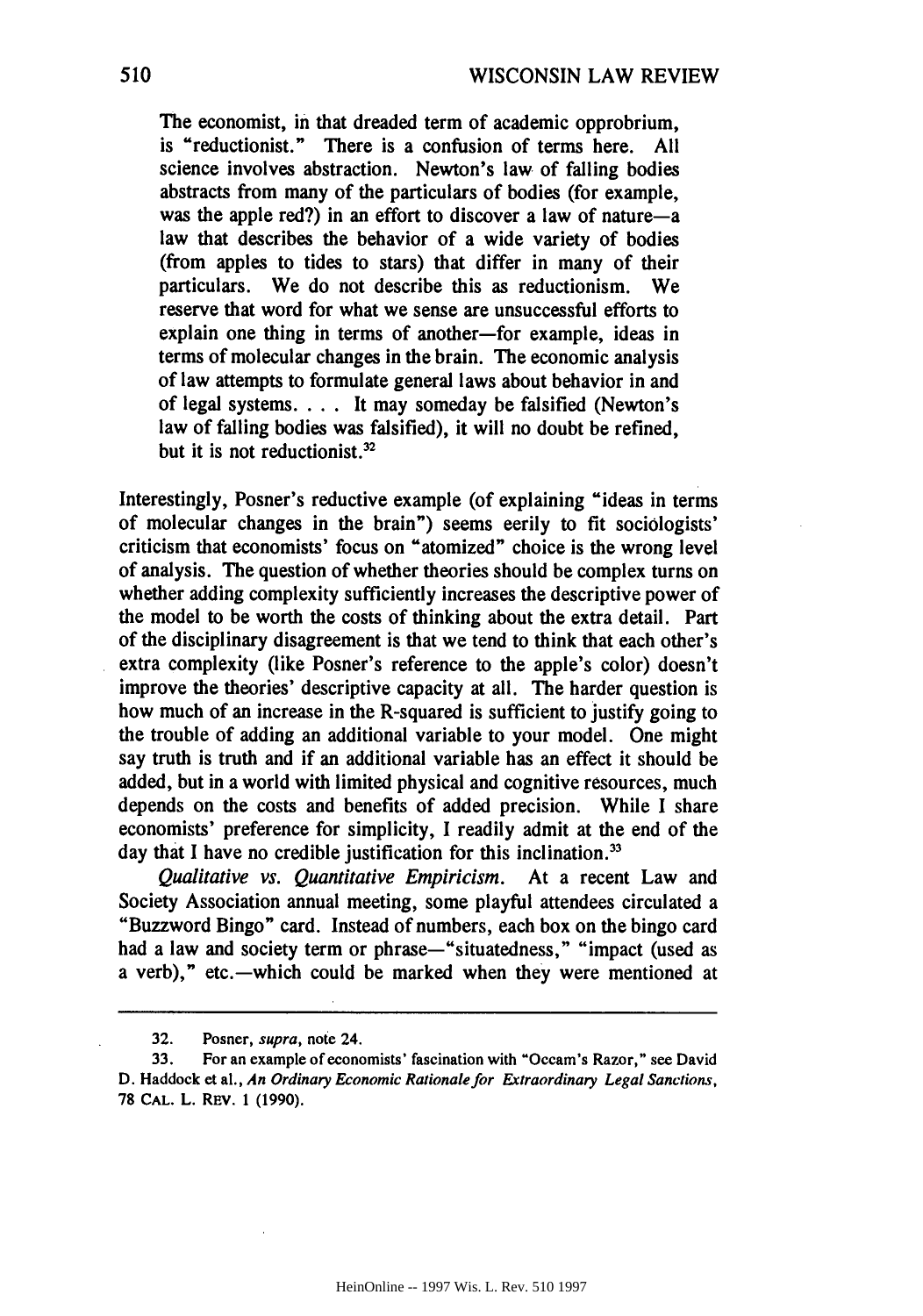panels.<sup>34</sup> I was struck by the fact that very few of the boxes related to empirical testing (R-squared, t-test, etc.). The card reflects the relative decline of quantitative empiricism in the organization.<sup>35</sup> Indeed, as a regular attendee at both the law and society and law and economics annual meetings, it is clearly the case that law and economics meetings have a higher proportion of statistical papers. While many outsiders persist in claiming that law and economics never tests its theories, the claim is increasingly false.

Moreover, I believe that economics produces better quantitative empiricism than sociology. Let me quickly add that I think that sociology produces much better qualitative empiricism. But economists are much more responsible for methodological improvement in the analysis of quantitative data. In 1990, I was asked to comment on a sociology paper that was still reporting a series of simple correlations instead of running a multivariate regression. While I don't believe that "We (economists) will bury you," or that "Your children will be economists," I do assert that "Your children will report White Heteroscedastic-Consistent standard errors." If you are a quantitative sociologist and don't know what I'm talking about, you prove my point.<sup>36</sup> I predict, however, that the next generation of quantitative sociologists will not only know about White standard errors, but will routinely report them. More generally, I predict that more of the methodological innovations in crunching numbers will flow from economics to sociology.

Economists also tend to be skeptical about self-reported information-especially non-falsifiable self-reported information.<sup>37</sup> Since a norm of truthfulness untethered to narrow (often monetary) self-interest is largely absent from economic thinking, economists worry that surveys

<sup>34.</sup> A similar game-called Flamer Bingo-is played by some first-year law students who mark boxes on their card if particular students speak in class.

<sup>35.</sup> Because of concern over this trend, a special annual law and society prize for the best empirical article was proposed, but the Association's Board of Directors rejected the idea.

<sup>36.</sup> For the intrepid, see Hal White, *Heteroscedasticity-Consistent Covariance Matrix Estimators and a Direct Test for Heteroscedasticity,* 48 ECONOMETRICA 1817 (1980). A similar argument can be made with regard to Hausman's specification tests or Heckman's treatment of sample selection bias. *See* Jerry A. Hausman, *Specification Tests in Econometrics,* 46 **ECONOMErRICA** 1251 (1978); James Heckman, *Sample Selection Bias As a Specification Error,* 47 **ECONOMETRICA** 153 (1979).

<sup>37.</sup> Asking someone how much they paid for a car is potentially falsifiable; asking someone whether they feel justly treated is not. *See* TOM R. TYLER, WHY PEOPLE OBEY THE **LAW** (1990) (for an example of non-falsifiable self-reporting). There are, however, counterexamples where economists rely on just this type of data. *See, e.g.,* Daniel Kahnemann et al., *Fairness and the Assumptions of Economics,* 59 J. Bus. L. 5285 **(1986).**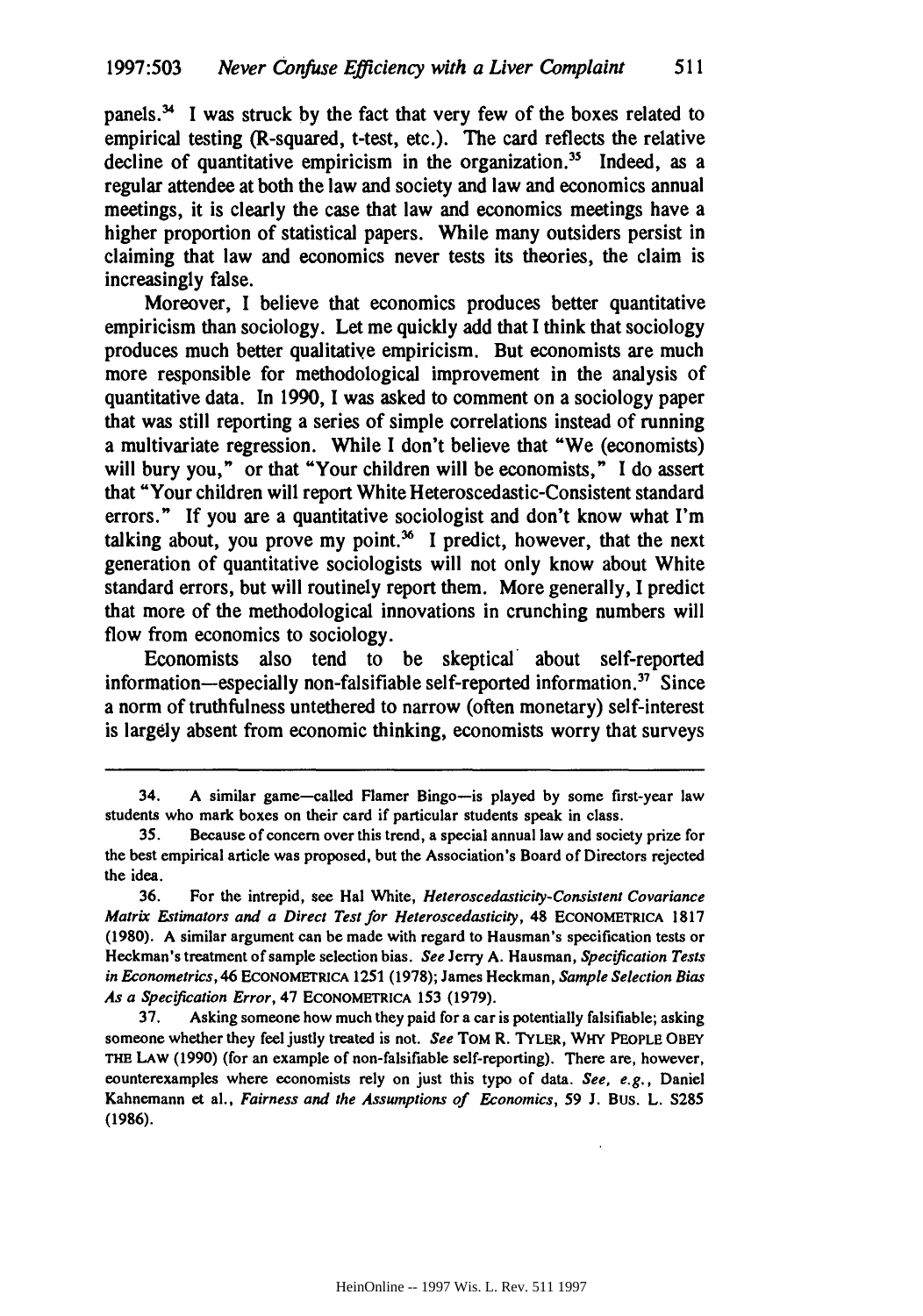and qualitative ethnography may be distorted **by** self-interested reporting.<sup>38</sup> Better to observe how people behave than to ask them how or why they behave. While **I** share this economic inclination, **I** cannot justify it. The most persuasive empiricism is robust to a variety of methodological approaches and there are some things that can only be known qualitatively and/or through self-reporting. **I** predict that sociology will retain its lead in this important branch of positive social science.

*Explicitly Stating Normative Implications.* It is an anathema for historians or anthropologists to draw normative legal implications from their research. Economists are at the other end of the spectrum: we routinely make explicit what legal rules we prefer. To be sure, the most important contributions of law and economics concern positive predictions about how different legal rules will affect behavior. And readers that prefer equity or other norms over efficiency could often make use of these behavioral predictions to inform their own choice of law. Chicago-school authors seem to protest too much when they claim that they are primarily interested in "positive theories of law."<sup>39</sup> Indeed, a large portion of Richard Posner's massive opus can be seen as analyzing one-by-one every common law rule to test whether as a positive matter the common law tends to be efficient.

**I** don't think it necessary to argue whether law and economics has a hidden normative agenda, $\omega$  because law and economists more than any other "law and" types wear their policy prescriptions on their sleeves. Economists have taken prescriptive positions on an incredible array of nitty-gritty legal rules (e.g., contributory negligence, the British rule, Mary Carter agreements, Rule 68, stock lockups). Sociologists do not seem to have as strong an aversion to policy analysis as historians or anthropologists, but my impression is that they are more reluctant to state their views than economists.<sup>41</sup> What I take to be a sociological aversion

40. Charles O'Kelly has brought to my attention that **I** have unwittingly played a role in disguising my normative claims as being merely positive. In playing out the implications of my analysis, **I** often infer what types of laws "efficiency-minded" lawmakers would want. One could try to argue that this is merely a predictive assertion about what a particular type of lawmaker would prefer. But such an argument is sophistry. I use this compact phrase to suggest that efficiency *should* play a role in lawmaking (however, by no means the only role).

41. This impression may be mistaken. *See, e.g.,* **JOHN** BRAITHWAITE, **CRIME, SHAME AND REINTEORATION (1989).**

**<sup>38.</sup>** *See, e.g.,* Richard **0.** Beil & David N. Laband, *The American Economic Association Dues Structure,* 10 J. **ECON. PERSP.** 179 (1996) (showing that economists underreported their income to reduce their subscription price).

**<sup>39.</sup>** *See, e.g.,* **FRANK** H. EASTERBROOK & **DANIEL** R. **FISCHEL, THE ECONOMIC** STRUCTURE OF CORPORATE LAW (1991); WILLIAM M. **LANDES** & RICHARD A. POSNER, THE **ECONOMIC STRUCTURE** OF TORT LAW (1987).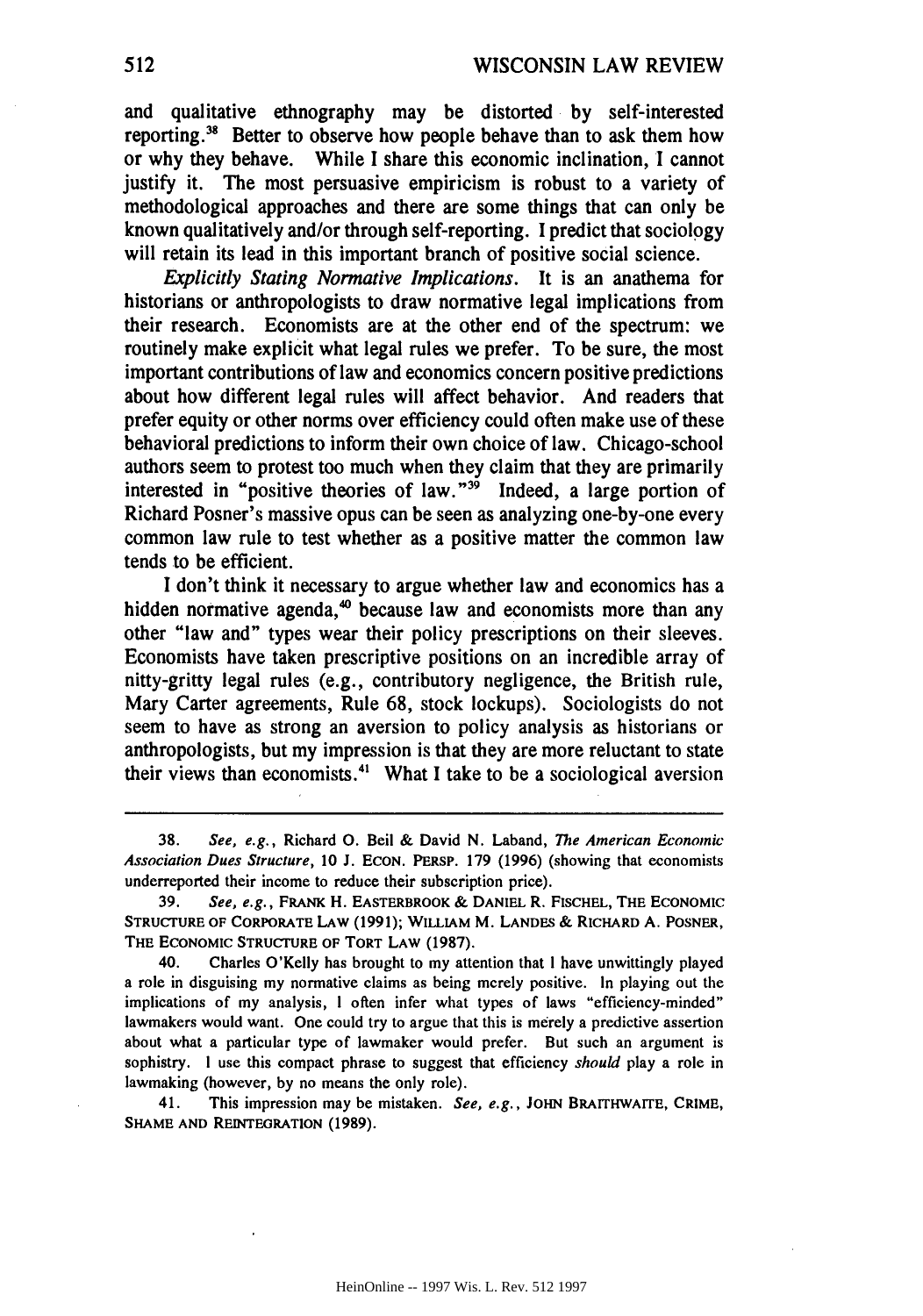to taking normative positions leaves **the** sociological analysis of law a little ungrounded. $42$ 

Unlike the economist's preference for quantitative data, **I** believe the economist's preference for explicitly drawing policy conclusions is praise worthy. Explicitly stating what might turn on your analysis provides an important justification for why this topic deserves to be studied. At least on this point, Marx was right. **A** scholar's **job** is not merely to ponder the world, but to consider whether we can make it better. Even if we reject an author's policy prescription (and **I** usually do), at least we understand concretely why we should care about studying these phenomena (as opposed to the number of hairs in my navel). **I** do not mean to imply that sociologists' interests are equivalent to such a trivial pursuit, but the reader often needs to do the work to understand why the research has a presentist implication.

### IV. **BANKMAN'S ANALYSIS OF SILICON VALLEY START-UPS**

At the risk of diminishing marginal returns, I will **end by** adding my own two cents to the Suchman/Bernstein debate. As an initial matter, I heard Bernstein making more of a lawyerly point than an economic point (although I concede she uses the gear-head vernacular). Suchman expressed surprise that Silicon lawyers were not acting like the prototypical "hired gun."<sup>43</sup> I understood Bernstein's main response to be that we shouldn't be surprised that transactional lawyers behave differently than litigators. Practicing lawyers (even those practicing outside of Silicon Valley) wouldn't be surprised. Instead they might say that Suchman was using the popular conception of all lawyers as "hired guns" as a bit of a straw person. Denuded of the economics jargon, I think Bernstein has a valid point.

But surely this is a venal sin. Who among us (especially as beginning scholars) has not used a straw person or two to motivate our analysis? Suchman's work without this trop remains incredibly rich, both in detail and interpretation. My only nagging worry is that Suchman himself might have been surprised that transactional lawyers turned out to be facilitators. This concerns me because it suggests that Suchman went into the project without a basic knowledge of law practice. I don't believe this to be the case. But it reminds me of two other examples of

<sup>42.</sup> Sociologists might argue that the normative analysis of nitty-gritty rules is not the appropriate level of generality. But now who is being reductive (i.e., refusing to engage details)?

<sup>43.</sup> Mark **C.** Suchman & Mia L. Cahill, *The Hired Gun as Facilitator: Lawyers and the Suppression of Business* Disputes *in Silicon Valley,* 21 L. & **SOC. INQUIRY** 679 **(1996).**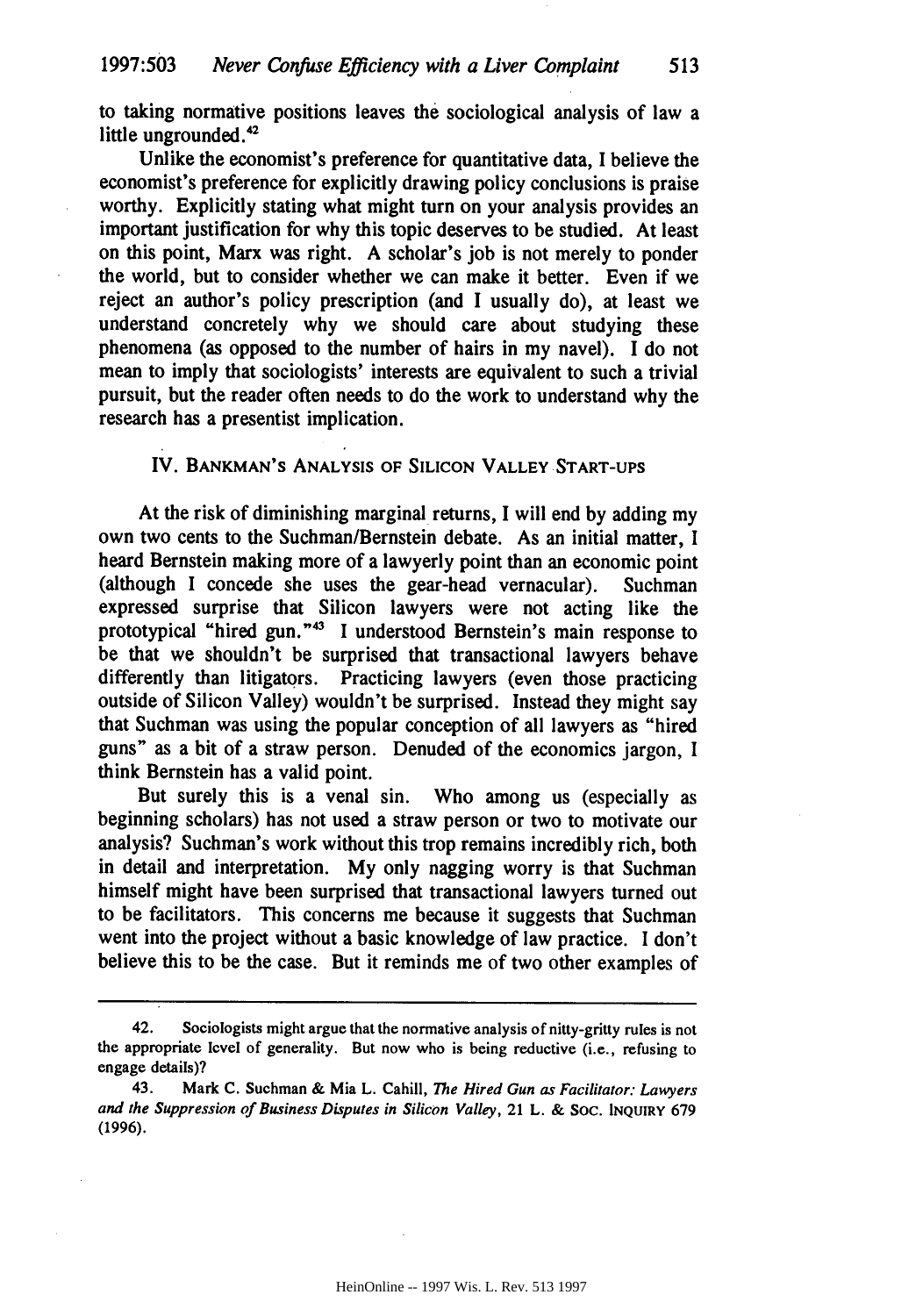law and society types being overly surprised at, or unaware of, facts commonly (and consciously) known **by** lawyers. In one case, a leading law and society scholar of the legal profession casually asked me why lawyers who billed two thousand hours a year (forty hours per week) complained of being overworked. In the other case, Kristin Bumiller was surprised at the way prosecutors of sexual offenders revictimize rape victims by bringing out the details of the crime on direct examination.<sup>44</sup> But the lawyer in me (knowing the practical constraints of establishing proof beyond a reasonable doubt) wants to ask: **Why** are you surprised? What would you have the prosecutors do? To be sure, law and economics types routinely display appalling ignorance of basic information known to market participants.<sup>45</sup> But sociologists are supposed to be particularly good at doing their ethnographic homework. Being surprised about rudimentary facts that every lawyer knows is worrisome. In contrast, I perceive that when economists are surprised it is more often about effects that the market participants themselves do not know.4

The second sin of Suchman is that he did not have the good sense to use my suggestion of exploiting Joe Bankman's wonderful article on Silicon Valley start-ups in responding to Bernstein. This is even more venal. Suchman should be much less concerned about criticism of the form "why didn't you write the response I wanted you to write?" But let me take a few moments to show why Bankman's data is a particularly good lens through which to distinguish economic and sociological approaches to law (and Bankman's study is centered on Silicon Valley to boot).

Bankman uncovers a huge anomaly for "transaction cost engineer" theories. Without going into the details, Bankman shows that start-ups could reduce their taxes if they were organized as subsidiary corporations

<sup>44.</sup> Kristin Bumiller, *Fallen Angels: The Representation of Violence Against Women in Legal Culture,* **18** INT'L **J.** Soc. L. **125 (1990);** Kristin Bumiller, Violence and Intimacy: The Social Construction of Rape **(1987)** (paper given at "Feminism and Legal Theory: Women and Intimacy," a conference at the University of Wisconsin-Madison, exploring testimony of women during rape trial).

<sup>45.</sup> In a famous example, Douglas Baird in Chicago's law and economics seminar pointed out that an economics paper on bankruptcy had failed to take account of the 'absolute priority rule"-at which point Frank Easterbrook ostentatiously threw the paper into the trash while pronouncing "Next!"

<sup>46.</sup> For example, in my recent work with Peter Cramton on the FCC's auctioning of paging licenses, our discovery that giving **50** percent bidding credits to minority-owned firms could *increase* the government's auction revenue clearly came as a surprise to both the **FCC** and to proponents of affirmative action. Ian Ayres **&** Peter Cramton, *Deficit Reduction Through Diversity: How Affirmative Action at the FCC Increased Auction Competition,* 48 **STAN.** L. **REV. 761, 770-71 (1996).**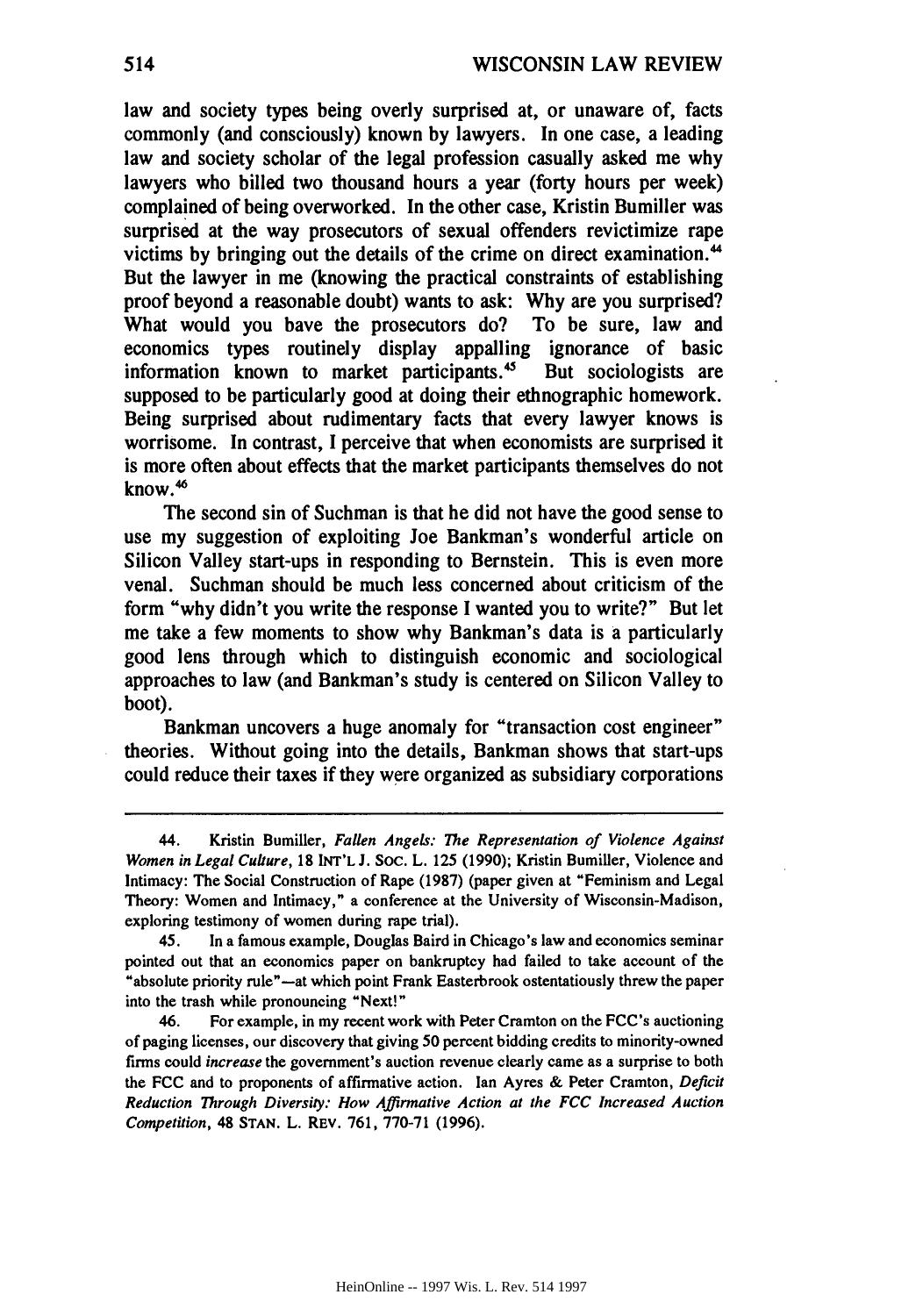or limited partnerships. But bizarrely (from the vantage point of lawyers as "transaction cost engineers") the start-ups choose to organize as independent corporations-thus causing most firms to lose the tax deduction worth millions (and in many cases tens of millions) of dollars:

**[A]n** expense that has an after-tax cost of **\$1** to [a limited] partnership might cost a newly-formed corporation \$1.40. **A** newly-formed company thus pays a premium of 40% on every single expense it incurs: Rent is 40% higher, salaries are  $40\%$ higher, and so on. In light of this decidedly adverse tax treatment, one might expect that speculative ventures would rarely, if ever, be carried out **by** a newly-formed corporation, but instead would be carried out **by** existing corporations, or be organized as partnerships. In fact, in the biotechnology, electronics, and computing industries centered south of San Francisco and around Route **128** near Boston (collectively, "Silicon Valley"), new ventures are organized in a way that does not follow this tax logic. In Silicon Valley, notwithstanding the concomitant loss of tax benefits, a substantial number of new ventures are carried out **by** newly-formed corporations.'

Taxes are the quintessential transaction cost. **If** lawyers can't induce start-ups to adopt a pareto-dominating legal form, why would we expect them to be able to control other types of transaction costs?:

The organization of Silicon Valley ventures poses a challenge to those who study and write tax policy. **A** fundamental tenet of tax policy is that, over time, the market will organize itself so that assets will be held, and activities carried on, in a manner that maximizes the tax benefits associated with those assets or activities. In Silicon Valley, however, investment is carried out in a way that virtually ensures the loss of the most important tax benefit available-the deductibility of business expenses.<sup>48</sup>

Bankman painstakingly shows that limited partnerships can produce identical non-tax legal consequences. Moreover, both the law firms and the venture capital firms are concentrated repeat players who have everything to gain from picking up the millions of dollars left on the

<sup>47.</sup> Bankman, **supra** note 4, **at 1738.**

<sup>48.</sup> *Id.*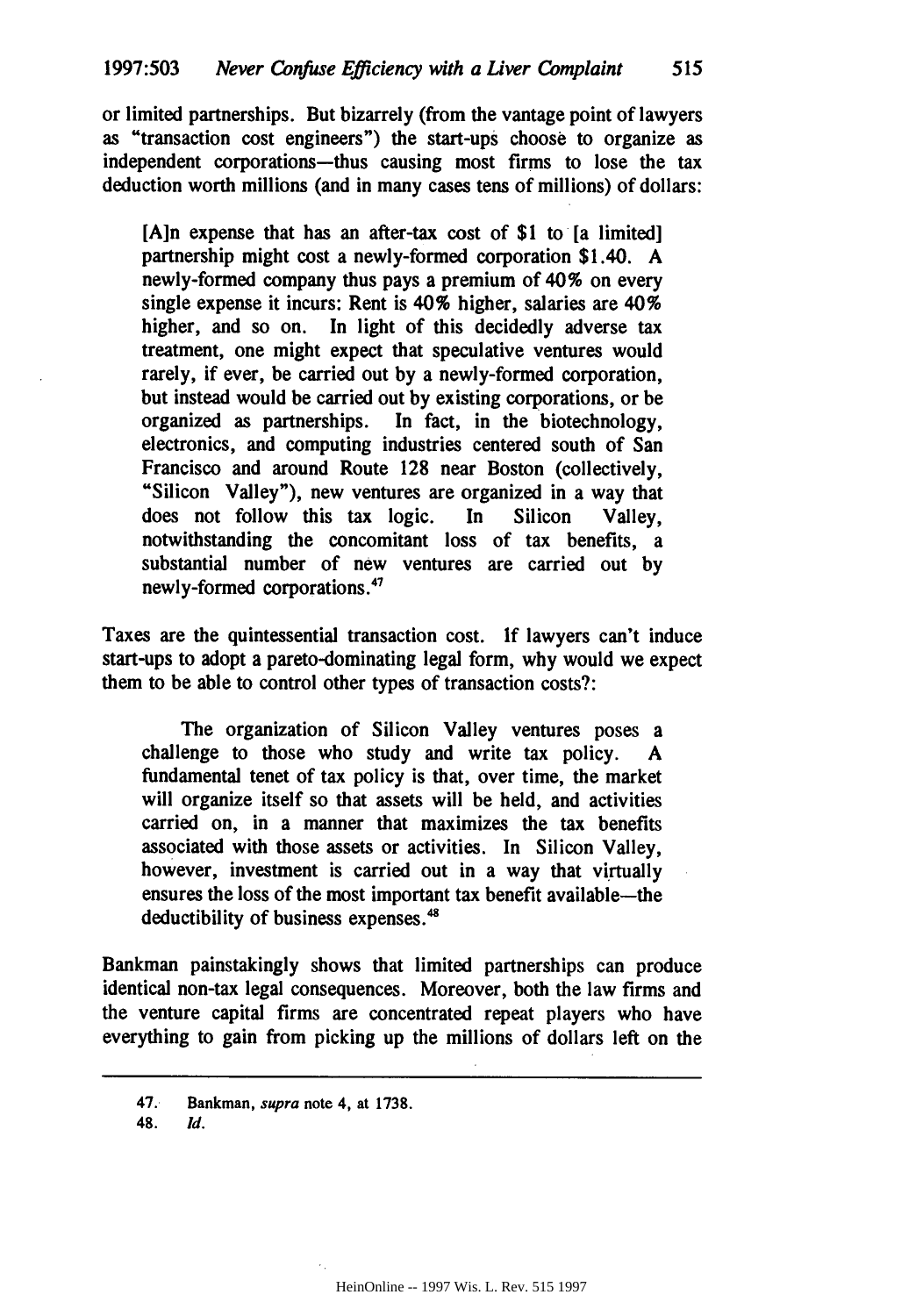ground. Bankman considers and persuasively rejects several economic explanations.

In the end, he turns to an approach that resonates strongly with Suchman's characterization of sociological theory and empiricism. Like Suchman, Bankman goes to his subjects and asks "what gives?" While he is careful not to endorse any single explanation wholeheartedly, his leading contenders are clearly not traditional Gilson/Bernstein "transaction cost engineering" stories:

Attention to tax benefits from early losses runs counter to the expansive mind-set of investors and venture capitalists. **"By** their very nature," one lobbyist stated, "the kinds of people who are going into these things are very optimistic people-they don't think about tax benefits."

The belief that tax benefits are of little importance to venture capitalists because of the "big score" is held by some of the most sophisticated Silicon Valley decision-makers. Don D., for example, is a former chief financial officer of a large Silicon Valley company turned venture capitalist who has a doctorate in economics from a leading university. When asked about the lack of attention to taxes, Don replies, "Let me tell you what [a leading venture capitalist] told me at the start of my career. 'If this [investment] makes as much money as **I** think it will, screw the taxes.'"<sup>49</sup>

The best explanations concern just the types of path-dependencies and network effects that are hallmarks of leading branches of sociology:

Other explanations for the organizational structure of start-ups are perhaps more surprising. These explanations reveal an industry shaped **by** tradition, idiosyncratic investor preferences, and behavior that is hard to reconcile with any strong form of efficient market hypothesis. . **..**

**.. .** [Tihe present structure is favored **by** tradition, or, to put the matter somewhat differently, **by** an inertial combination of present practice and collective-action problems.<sup>50</sup>

<sup>49.</sup> *Id.* at 1764 (alterations in original).

<sup>50.</sup> *Id.* at **1767.**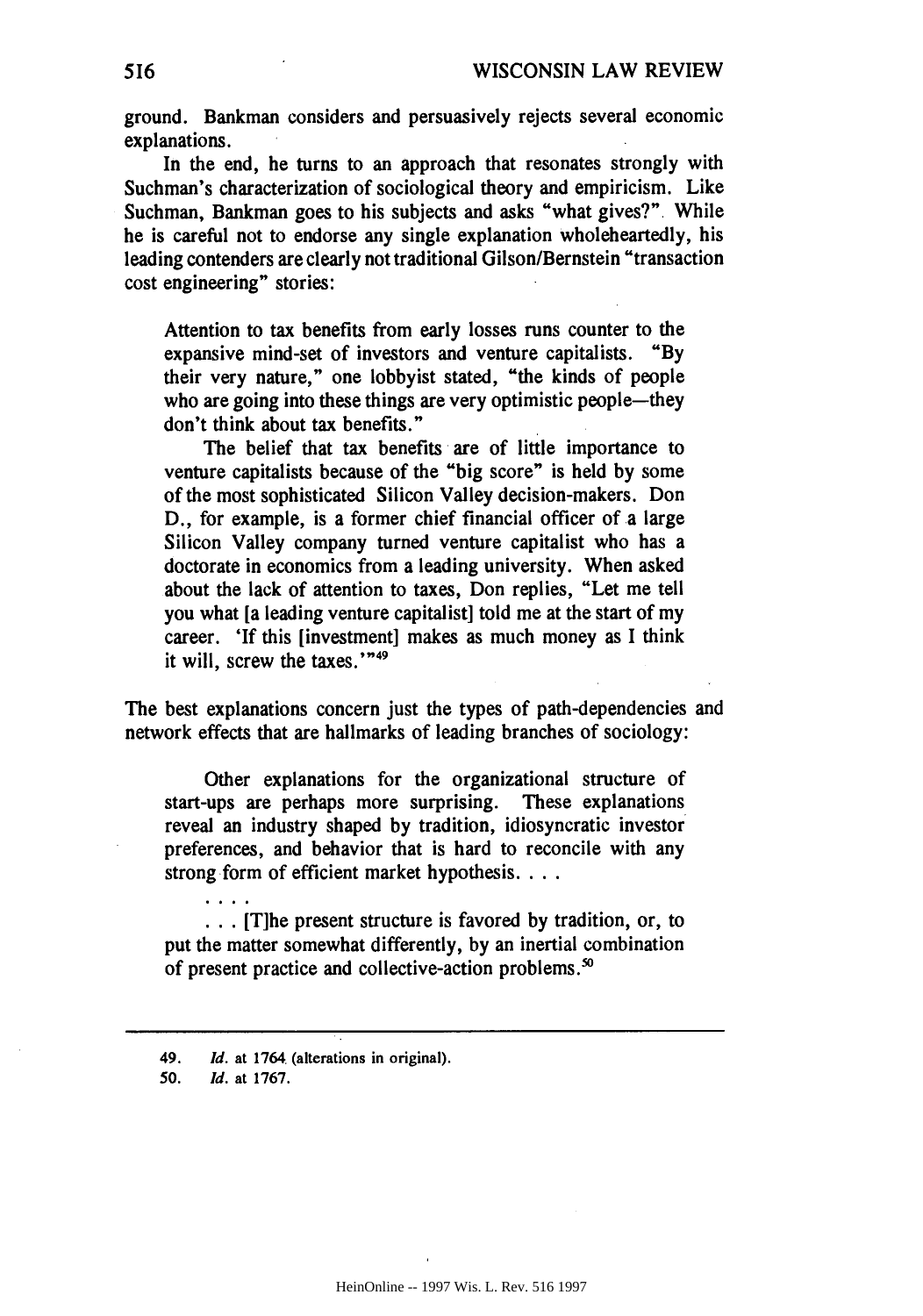This start-up corporation anomaly shows the limits of economic analysis because we see behavior that seems wildly at odds with what economists would define as rational decision-making.

Yet even here economics does not need to fall completely silent. While Bankman considers all the self-reported economic explanations (and several unreported as well), I wish he had given more to the possibility of a "signaling" or "screening" explanation.<sup>51</sup> Bankman considered how partnerships might be taken as a perverse signal from venture capitalists to managers:

"Management gets spooked **by** partnership interests," according to one venture capitalist.

**... [T]he** use of an unconventional organizational structure might be taken **by** an employee as a signal that a venture capitalist will not "play **by** the rules" or follow convention in other areas as well. An employee might worry that he will repeatedly be placed in similar situations **...** 

But Bankman does not adequately consider how the choice to incorporate might be a way for managers to signal to venture capitalists a higher likelihood that the firm will succeed.<sup>53</sup>

The choice to incorporate has the potential of credibly distinguishing high and low quality projects. Since managers routinely provide their own funds for the initial period of operation,<sup>54</sup> they have more to lose if they organize as an independent corporation. Choosing the corporate form is a credible way for managers to convey their private information

. . . .

54. Bankman, *supra* note 4, at 1758.

**<sup>51.</sup>** The power of signaling explanations is persuasively shown **by** Eric Posner's contribution to this Symposium. Eric **A.** Posner, Altruism, Status, and Trust *in the Law of Gifts and Gratuitous Promises* **1997** WIs. L. **REV. 567.**

**<sup>52.</sup>** Bankman, *supra* note 4, at **1751-52.**

**<sup>53.</sup>** Alternatively, one might view a venture capitalist's requirement that a start-up organize as an independent corporation as a *screening* device to assure that higher quality entrepreneurs apply for funds. The difference between screening and signaling devices turns on whether the informed or uninformed player makes the first move. ERIC RASMUSEN, **GAMES AND** INFORMATION **28 (1989). If** we assume that the manager has private information about the prospects of the start-up, then in a signaling game, managers with high quality projects would take actions to distinguish themselves from managers with low quality projects. In a screening game, the venture capitalists (who initially lack the information) would take action (such as requiring start-up incorporation) that would tend to separate the high from low quality projects. From Bankman's description, the incorporation of start-ups is so ubiquitous that it is difficult to distinguish whether incorporation is a venture capitalist requirement (screening device) or managers' choice (signaling device).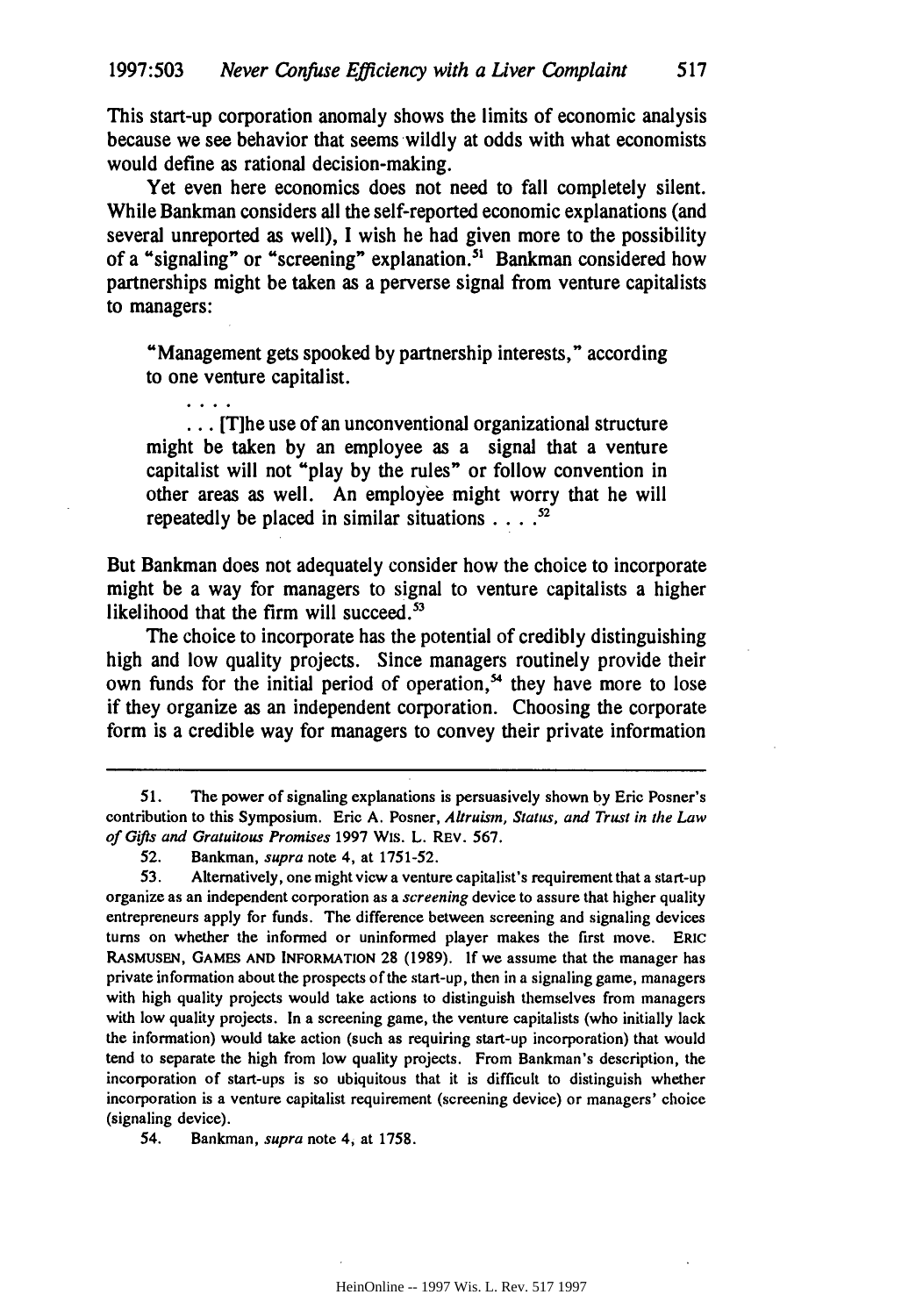about the likelihood of success because-even though the signal creates an added operation expense (more taxes)—the cost of signaling is higher for low quality firms than high quality firms. An additional **\$10** million in deductions (at a 40% tax rate) costs a high quality firm (with a *50%* probability of success) \$2 million, while it would cost a low quality firm (with only a **10%** probability of success) **\$3.6** million.

Signaling, however, is often not about efficiency. Poor quality firms may not sit idly **by** as high quality firms incur modest additional expense to attract venture capital. Instead poor firms may mimic modest signals, forcing high-quality firms to inefficiently oversignal.<sup>55</sup> The discrete nature of institutional forms might also exacerbate the problem of oversignaling. Instead of choosing among a continuum of institutional forms, managers may have to make more of an all-or-nothing choice about whether its organization can pass through deductions to offset present income.

These thoughts on signaling do not amount to more than armchair theorizing. Unlike Bankman or Suchman, **I** have not picked up either the phone or my carcass to talk with market participants. But given Bankman's unwillingness to crown an individual winner in the "it takes a theory to beat a theory" contest, I propose signaling as a dark horse (plausible, but not probable) entrant. Sociologists might instead take away from this narrative that economics does not provide true falsifiable predictions because ex post economists can (and do) explain anything. The weakness of this argument is in viewing economics as monolithic. **My** signaling story, while economic, is in competition with (and in this context superior to) the "lawyer as (successful) transaction cost engineer" thesis.<sup>56</sup>

**<sup>55.</sup> This** argument is developed with a more explicit model in Ian Ayres, *The Possibility of Inefficient Corporate* Contracts, **60 U. CIN. L. REV. 387 (1991).**

**<sup>56.</sup>** Gilson or Bernstein as advocates of the engineering approach might argue that the adverse selection of low quality firms taking venture capital imposes a transaction cost on high quality firms-and that once again lawyers choose the corporate form to mitigate this transaction cost. But the possibility of oversignaling still does not fit comfortably within the engineering framework. Pooling equilibria in which high quality firms are forbidden from acting to distinguish themselves may produce higher gains of trade. **Id.** at **399.** For similar results that pooling might produce higher payoffs than individually rational separation, see Philippe Aghion **&** Benjamin Hermalin, Legal Restrictions on *Private Contracts* Can Enhance Efficiency, **6 J.L. ECON. & ORGANIZATION 381 (1990);** Morten Hviid, *Default Rules* and *Equilibrium Selection of Contract Terms,* **16 INT'L** REV. **L. & ECON. 233 (1996).**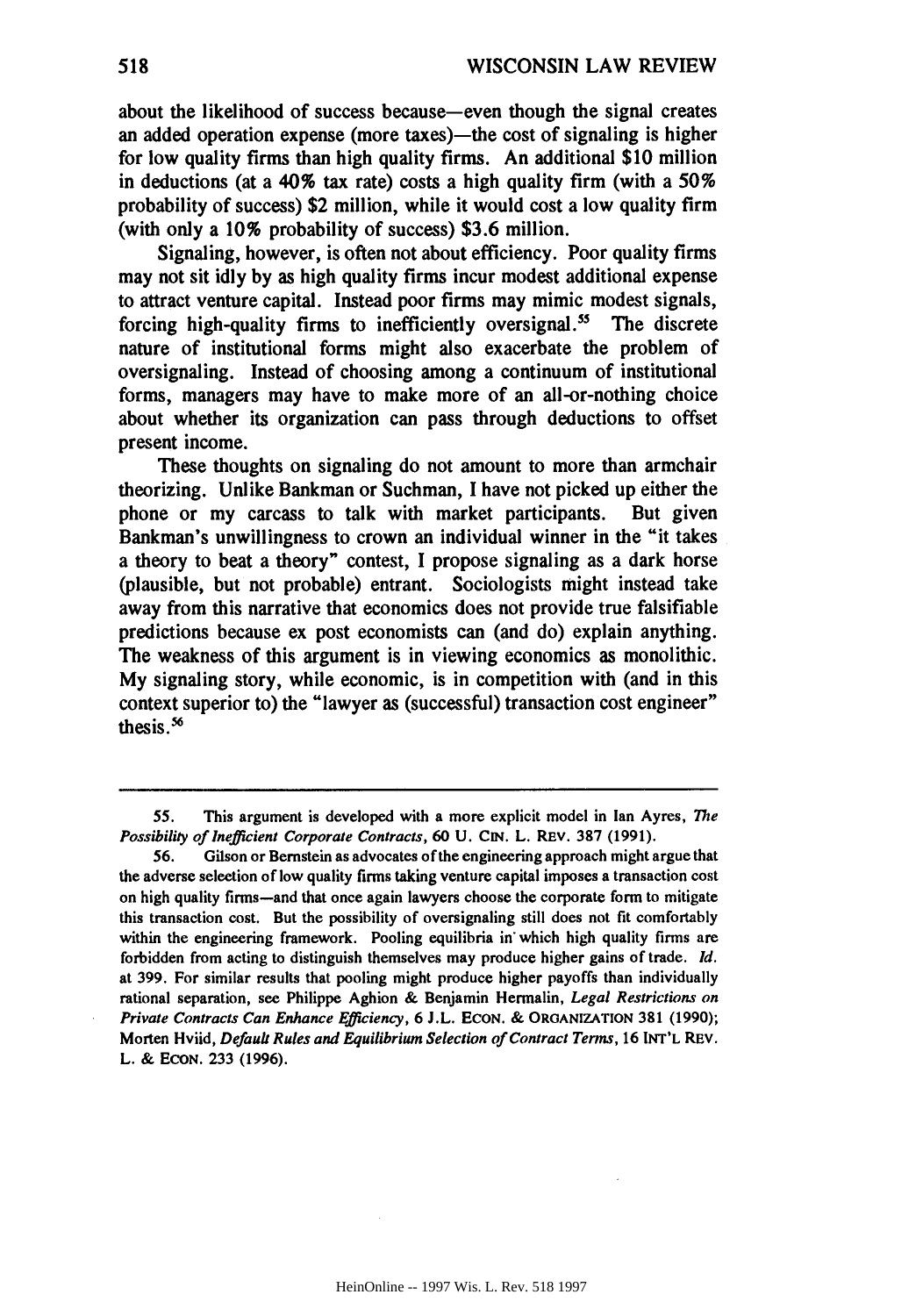#### **CONCLUSION**

#### *With friends like you....*

The fear and loathing abide. In trying to speak honestly about economists' (plural) views of sociology, I worry that **I** have revealed more about myself than about the world.<sup>57</sup> And I worry that even to air these canards is to legitimate them. Maybe **I** shouldn't be trusted. **I** do think economics produces more sophisticated quantitative empiricism and is likely to continue to be the source of advances in statistical methodology.

This piece itself is easy to dislike or dismiss. **A** rambling afterdinner speech. More aphorisms than arguments.<sup>58</sup> It does not have the characteristics of good scholarship. And somewhat ironically it falls prey to many of the criticisms that have been leveled against sociology. For instance, where are the more normative implications?

Well, okay, here's one. We should stop having conferences like this. Down with ad discipline argumentation.<sup>59</sup> Departmental affiliation is not a good enough proxy to be very useful in assessing the quality of scholarship. Bankman's piece is the best work on Silicon Valley (pace Mark) not because it is economics or sociological but because it is neither-in the important sense that it is willing to openly consider the most plausible theories regardless of disciplinary dressing.

**<sup>57.</sup>** For every one of my generalizations one could give counter examples. At times, **I** have tried in footnotes to do just this, but **I** would welcome conference participants to help set me straight.

**<sup>58.</sup>** There is an intentionally "flipable" quality to my cutesy aphorisms.

**<sup>59.</sup>** The obsession that some scholars have with nonconsequential labeling is misguided. The Symposium discussion included a heated debate about whether Richard McAdams' fine work on status production was economics or not. See, e.g., Richard H. McAdams, Relative Preferences, 102 **YALE L.J.** 1 (1992). Our collective response to such questions should be "who cares?" or more precisely, "what turns on the answer?" At the Symposium, Robert Ashford seemed intent on asking whether professors have a fiduciary duty to their students. But what he should be asking are substantive questions like whether bad teachers should be jailed or fined or shamed. Similarly, instead of asking whether conference participants are willing to describe themselves as socioeconomists, Ashford should ask questions such as whether we should have additional conferences organized **by** broad-minded interdisciplinary scholars.